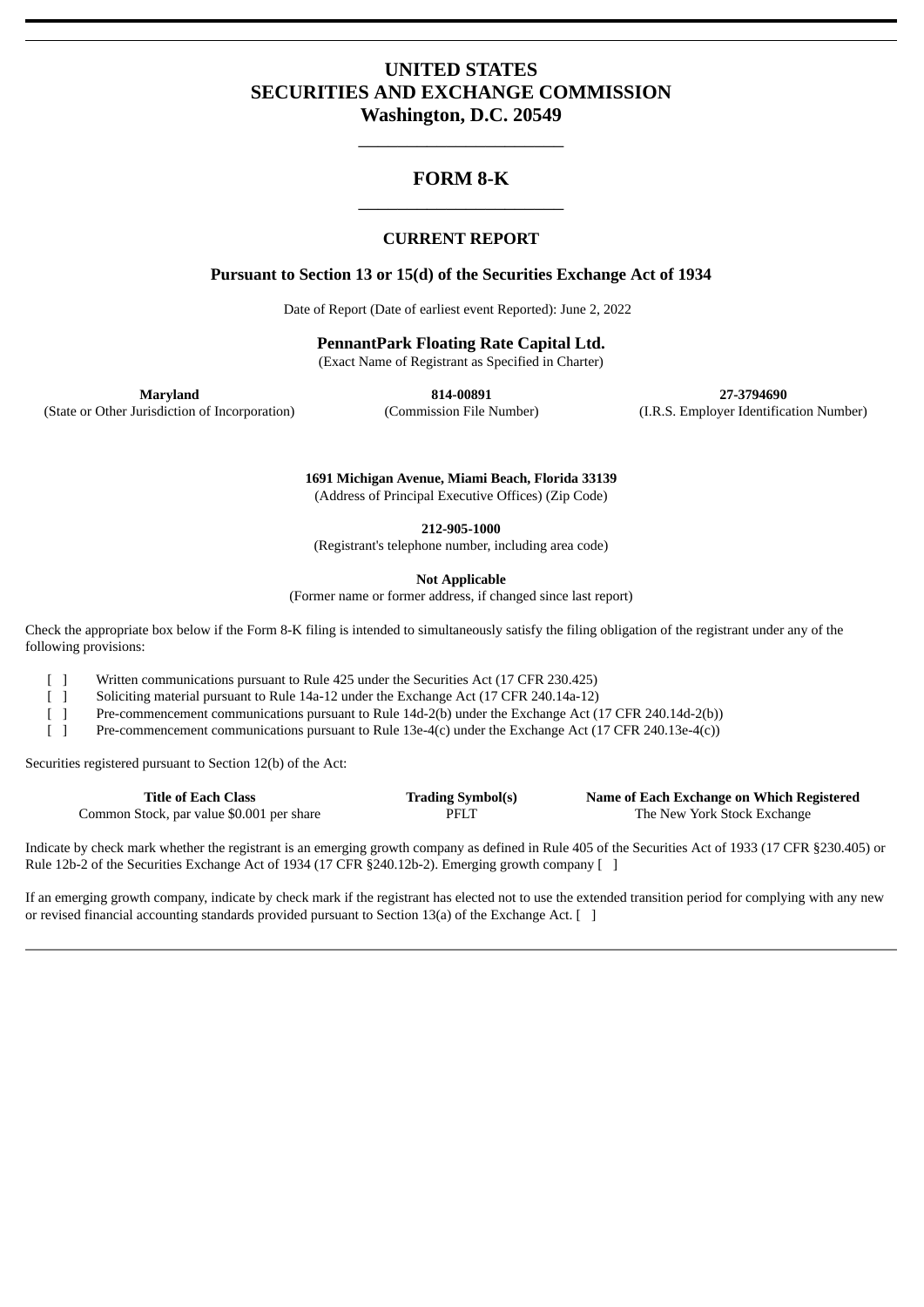#### **Item 7.01. Regulation FD Disclosure.**

On June 2, 2022, PennantPark Floating Rate Capital Ltd. issued a press release announcing its monthly distribution. A copy of the press release is furnished as Exhibit 99.1 to this Form 8-K.

The information in this report on Form 8-K, including Exhibit 99.1 furnished herewith, is being furnished and shall not be deemed "filed" for purposes of Section 18 of the Securities Exchange Act of 1934, as amended, or the Exchange Act, or otherwise subject to the liabilities of such section. The information in this report on Form 8-K shall not be deemed incorporated by reference in any filing under the Securities Act of 1933, as amended, or the Securities Act, or under the Exchange Act, except as shall be expressly set forth by specific reference in such filing.

#### **Forward-Looking Statements**

This report on Form 8-K, including Exhibit 99.1 furnished herewith, may contain "forward-looking statements" within the meaning of the Private Securities Litigation Reform Act of 1995. You should understand that under Section 27A(b)(2)(B) of the Securities Act and Section 21E(b)(2)(B) of the Exchange Act the "safe harbor" provisions of the Private Securities Litigation Reform Act of 1995 do not apply to forward-looking statements made in periodic reports PennantPark Floating Rate Capital Ltd. files under the Exchange Act. All statements other than statements of historical facts included in this press release are forward-looking statements and are not guarantees of future performance or results and involve a number of risks and uncertainties. Actual results may differ materially from those in the forward-looking statements as a result of a number of factors, including those described from time to time in filings with the Securities and Exchange Commission. PennantPark Floating Rate Capital Ltd. undertakes no duty to update any forward-looking statement made herein. You should not place undue influence on such forward-looking statements as such statements speak only as of the date on which they are made.

### **Item 9.01. Financial Statements and Exhibits.**

**(a) Financial statements:** None **(b) Pro forma financial information:** None **(c) Shell company transactions:** None **(d) Exhibits** [99.1](#page-3-0) Press Release of [PennantPark](#page-3-0) Floating Rate Capital Ltd. Dated June 2, 2022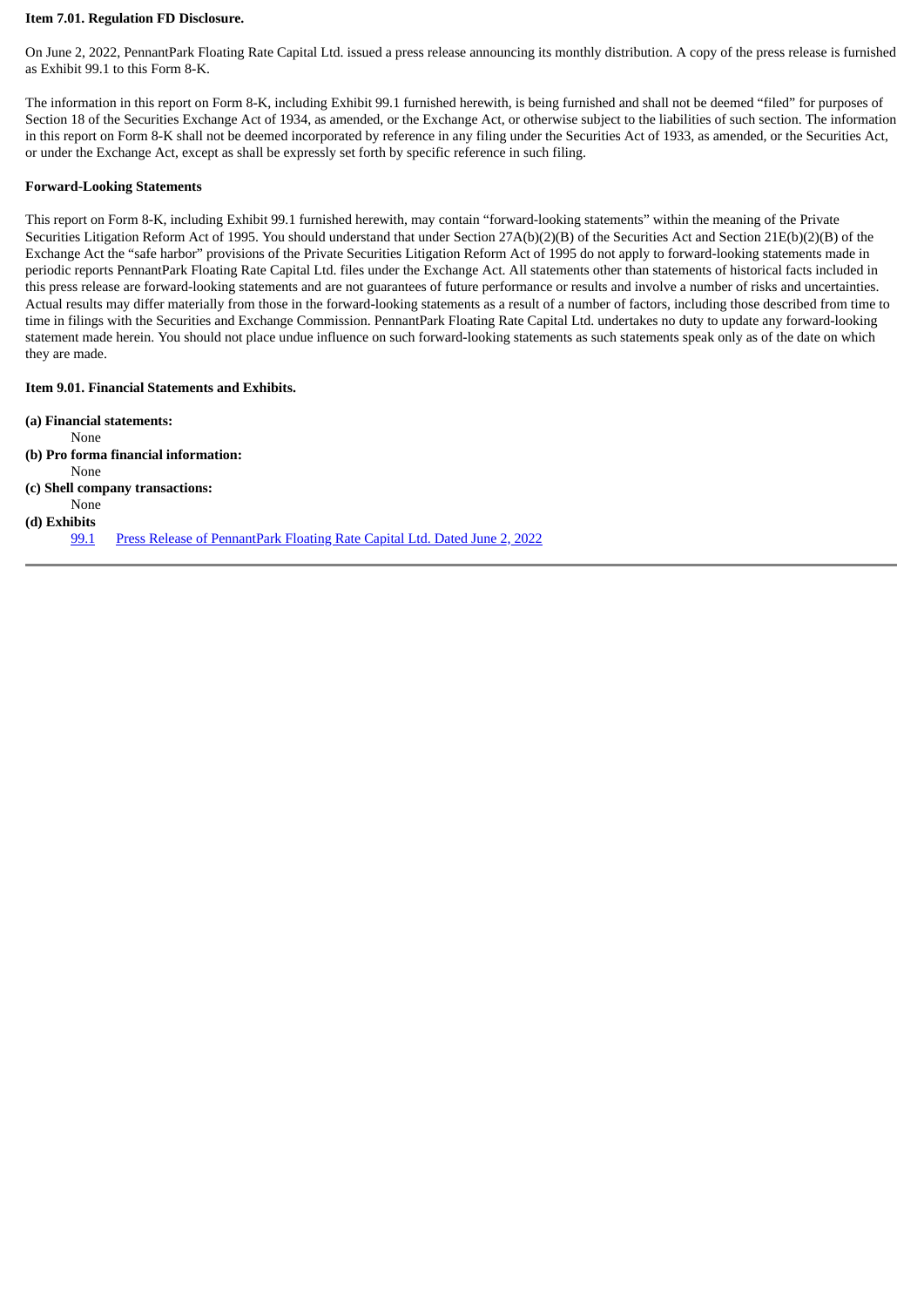### **SIGNATURE**

Pursuant to the requirements of the Securities Exchange Act of 1934, the registrant has duly caused this report to be signed on its behalf by the undersigned hereunto duly authorized.

## **PennantPark Floating Rate Capital Ltd.**

Date: June 2, 2022 **By:** /s/ Richard Cheung Richard Cheung Chief Financial Officer & Treasurer